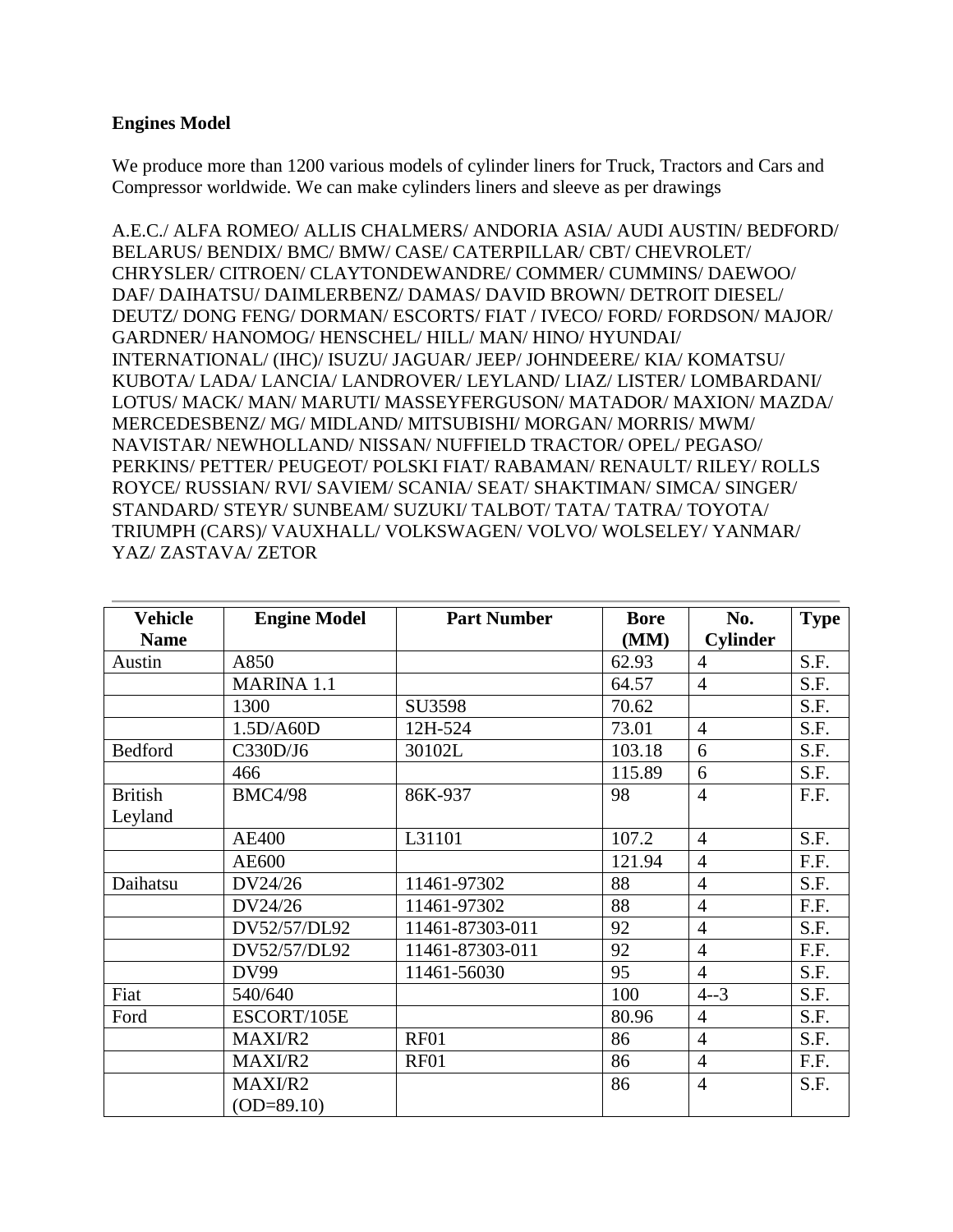|               | YORK $(2.4L)$    | SU351076          | 93.65  | $\overline{4}$ | S.F. |
|---------------|------------------|-------------------|--------|----------------|------|
| Ford Tractor  | 5000E (114.10)   | SU351030F         | 111.78 | $\overline{4}$ | S.F. |
|               | 5000E (114.45)   | SU351030F         | 111.78 | $\overline{4}$ | S.F. |
|               | 5000E (116.00)   | SU351030F         | 111.78 | $\overline{4}$ | S.F. |
|               | 5000E (118.00)   | SU351030F         | 111.78 | $\overline{4}$ | S.F. |
| Hino          | EH100 (KR)       | 11467-1030A/40B   | 105    | 6              | F.F. |
|               | <b>EH700</b>     | 11467-            | 110    | 6              | F.F. |
|               |                  | 1200W/10X/20Y/30Z |        |                |      |
| Landrover     | 2.25L            |                   | 90.47  | $\overline{4}$ | S.F. |
| Mazda         | E2200/S2         | 20146L            | 88.9   | $\overline{4}$ | S.F. |
|               | E2200            | 20146L            | 88.9   | $\overline{4}$ | F.F. |
|               | $E2500$ (XA)     | 0559-23-200       | 88.9   | $\overline{4}$ | S.F. |
|               | E2700 (XB)       | 0527-23-051       | 92     | $\overline{4}$ | S.F. |
| Massey        | <b>MF135</b>     | 1358345           | 91.49  | $\overline{3}$ | S.F. |
| Ferguson      |                  |                   |        |                |      |
|               | <b>MF135</b>     | 1358345           | 91.49  | 3              | F.F  |
|               | MF165            | SJ584201-NS       | 98.48  | $\overline{4}$ | S.F. |
|               | MF165            | SJ584201-NS       | 98.48  | $\overline{4}$ | F.F. |
|               | <b>MF185</b>     | SU3501078-S       | 101.05 | $\overline{4}$ | S.F. |
|               | <b>MF185</b>     | SU3501078-S       | 101.05 | $\overline{4}$ | F.F. |
| Mercedes      | 220D             | 001-WV-04W        | 87     | $\overline{4}$ | S.F. |
| Benz          |                  |                   |        |                |      |
|               | OM616/240D       | 001/WV-04W        | 90.9   | $\overline{4}$ | S.F. |
|               | 300D             |                   | 90.9   | $\overline{4}$ | S.F. |
|               | OM352/911B       | 004-WV-04W        | 97     | $\overline{6}$ | S.F. |
|               | OM352/911B       | 004-WV-04W        | 97     | 6              | F.F. |
|               | OM352/911B       | 004-WV-04W        | 97     | 6              | S.F. |
|               | (THICK)          |                   |        |                |      |
|               | <b>OM346</b>     | 003-WV-07W        | 128    | 6              | S.F. |
| Mitsubishi    | 4D56/4D55        | MD050430          | 91.1   | $\overline{4}$ | S.F. |
|               | 4DR5/6DR5        | 31607-02202       | 92     | $6 - -4$       | S.F. |
|               | 4D30             | ME011513          | 100    | $\overline{4}$ | S.F. |
|               | 6D14             | ME031617          | 110    | $\overline{6}$ | F.F. |
|               | 6D15             | ME031656          | 113    | 6              | F.F. |
| <b>Nissan</b> | CD17             |                   | 80     | $\overline{4}$ | S.F. |
|               | SD22/33          | 11012-76200       | 83     | $6 - -4$       | S.F. |
|               | SD22/33          | 11012-76200       | 83     | $6 - -4$       | F.F. |
|               | SD23/25          | 11012-L2002       | 89     | $\overline{4}$ | S.F. |
|               | SD23/25          | 11012-L2002       | 89     | $\overline{4}$ | F.F. |
|               | <b>TD25</b>      | 11012-44G10       | 92.9   | $\overline{4}$ | S.F. |
|               | TD <sub>27</sub> | 11012-43G10       | 96     | $\overline{4}$ | S.F. |
|               | ND6/NE6          | 11012-95002       | 110    | 6              | S.F. |
|               | ND6/NE6          | 11012-95002       | 110    | 6              | F.F. |
|               | PD <sub>6</sub>  | 11012-96001       | 125    | 6              | F.F. |
|               | PE <sub>6</sub>  | 11012-96501       | 133    | 6              | F.F. |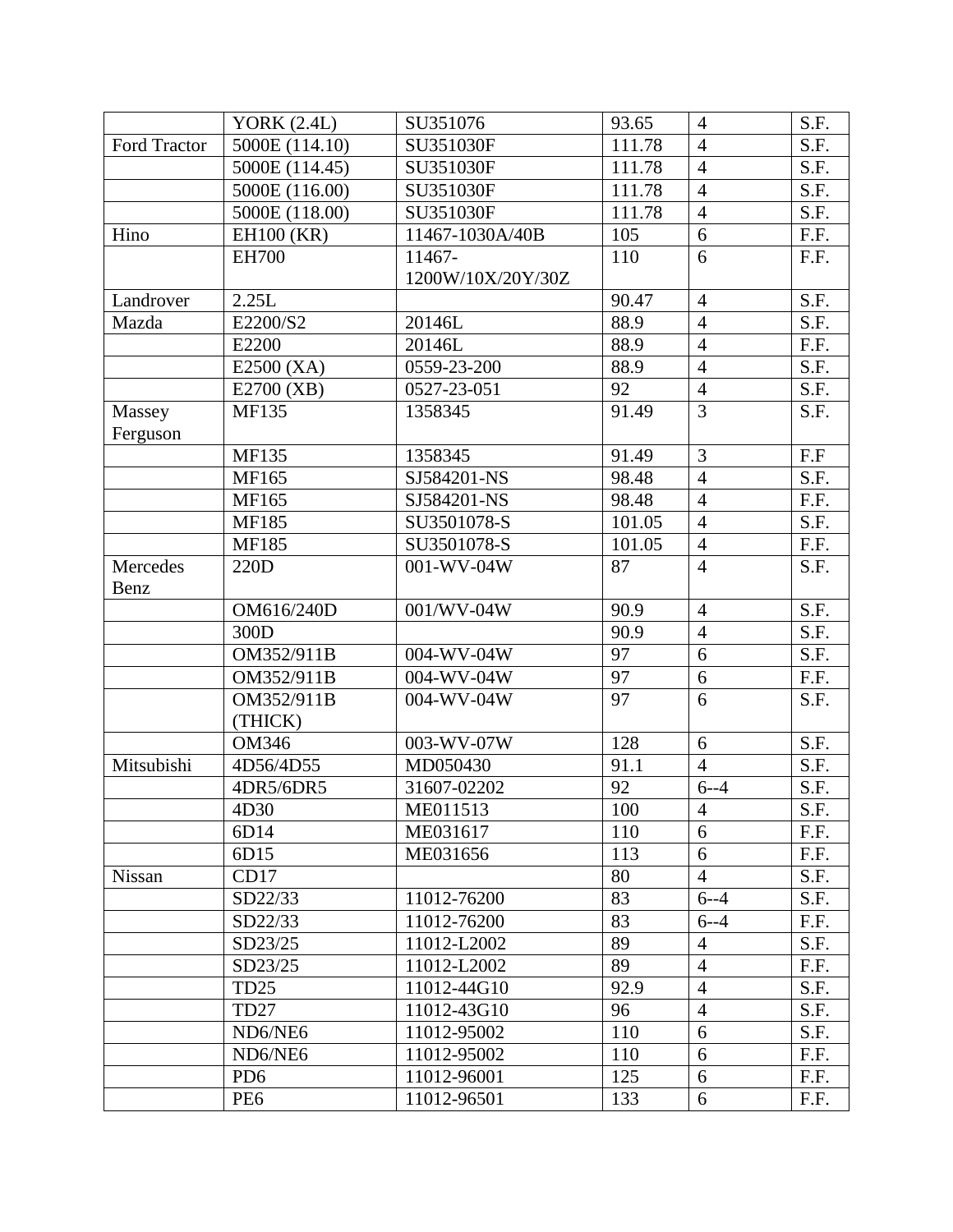| Perkins     | 4.154                  | 0559-23-200 | 88.9            | $\overline{4}$ | S.F. |
|-------------|------------------------|-------------|-----------------|----------------|------|
|             | 4.165                  | 0527-23-051 | 91.491          | $\overline{4}$ | S.F. |
|             | 4.212/4.236/6.354      | SJ584201-NS | 98.48           | $\overline{4}$ | S.F. |
|             | 4.212/4.236/6.354      | SJ584201-NS | 98.48           | $\overline{4}$ | F.F. |
|             | 4.248                  | SU3501078-S | 101.05          | $\overline{4}$ | S.F. |
|             | 4.248                  | SU3501078-S | 101.05          | $\overline{4}$ | F.F. |
| Suzuki      | SJ410                  |             | 65.5            | $\overline{4}$ | S.F. |
| <b>TATA</b> | 1210E                  |             | 92              | $\overline{6}$ | S.F. |
| Toyota      | $3K/KE$ $30$           | 11462-24010 | $\overline{75}$ | $\overline{4}$ | S.F. |
|             | 12R                    | 11462-31020 | 80.5            | $\overline{4}$ | S.F. |
|             | CT140D/1C              | 11461-64010 | 83              | $\overline{4}$ | S.F. |
|             | $2J/HJ45$ (LIP)        | 11461-48011 | 88              | $6 - -4$       | S.F. |
|             | $2J/HJ45$ (LIP)        | 11461-48011 | 88              | $6 - -4$       | F.F. |
|             | LS110/1L               | 11461-54010 | 90              | $\overline{4}$ | S.F. |
|             | LS110/1L               | 11461-54010 | 90              | $\overline{4}$ | F.F. |
|             | 2H (N) /HJ47           | 11461-68010 | $\overline{91}$ | $\overline{6}$ | S.F. |
|             | (OD95)                 |             |                 |                |      |
|             | 2H (N) /HJ47           | 11461-68010 | 91              | 6              | F.F. |
|             | OD95)                  |             |                 |                |      |
|             | 2L/LS120               | 11461-54060 | 92              | $\overline{4}$ | S.F. |
|             | <b>B</b> (OLD) (OD100) | 11461-56010 | 95              | $\overline{4}$ | S.F. |
|             | <b>B</b> (OLD) (OD100) | 11461-56010 | $\overline{95}$ | $\overline{4}$ | F.F. |
|             | <b>B</b> (NEW) (OD102) | 11461-56020 | $\overline{95}$ | $\overline{4}$ | S.F. |
|             | <b>B</b> (NEW) (OD102) | 11461-56020 | 95              | $\overline{4}$ | F.F. |
|             | 3L (OD 99.10)          | 11461-54030 | 96              | $\overline{4}$ | S.F. |
|             | 3L (OD 99.10)          | 11461-54030 | 96              | $\overline{4}$ | F.F. |
|             | 2B                     | 11461-57010 | $\overline{98}$ | $\overline{4}$ | S.F. |
|             | 2B                     | 11461-57010 | $\overline{98}$ | $\overline{4}$ | F.F  |
|             | 3B                     | 11461-58010 | 102             | $\overline{4}$ | S.F. |
|             | 3B                     | 11461-58010 | 102             | $\overline{4}$ | F.F. |
|             | 13B                    | 11461-58020 | 102             | $\overline{4}$ | S.F. |
|             | 14B                    | 11461-58040 | 102             | $\overline{4}$ | S.F. |
|             | 2D (NEW)               | 11461-77041 | 105             | $\overline{6}$ | F.F. |
|             | 2D (OLD)               | 11461-77040 | 105             | 6              | F.F. |

## **Pr-Machining Tolerance**

| Bore    | $less(-0.040)$ |
|---------|----------------|
| Outside | $+0.040$       |
| Length  | $+0.040$       |

## **Finish Machining Tolerance**